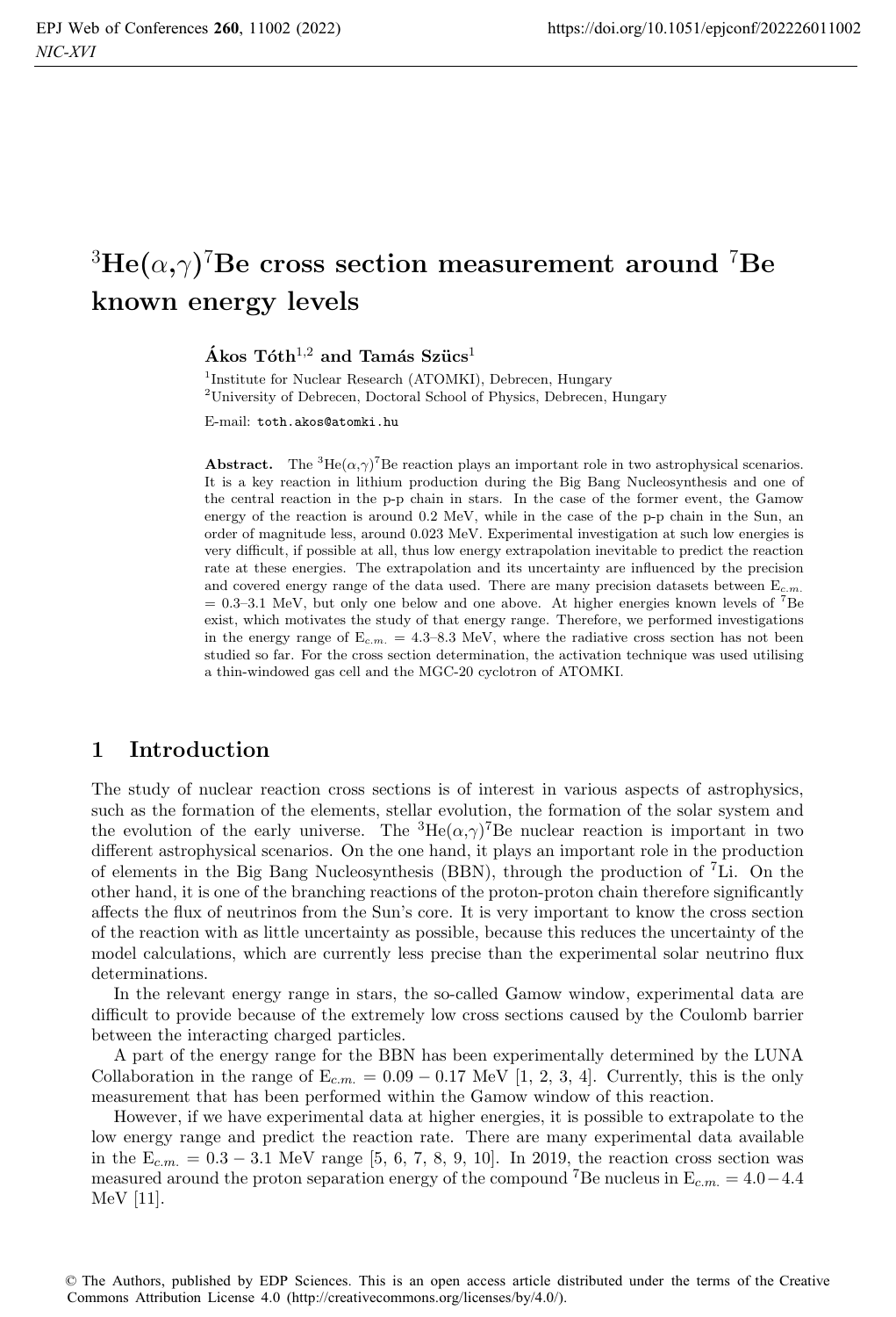To ensure the accuracy of the extrapolation, experimental data are needed not only around the relevant energy range, but also at higher energies. In our experiment, we investigated the cross section of the reaction around the known energy levels of <sup>7</sup>Be, covering the energy range of  $E_{c.m.} = 4.3 - 8.3$  MeV.

## **2 Experimental details**

The cross section of the  ${}^{3}He(\alpha,\gamma){}^{7}Be$  reaction was determined using the activation technique [12]. Usually the first step is to create radioactive reaction products by irradiation and then detect the yield of radiation emitted after the decay of these nuclei. The experiments were carried out with a thin-windowed gas cell. High putiry Al foils served as entrance and exit windows for the cell of 4.19-cm active lengths. The thickness of the entrance foils used was 10  $\mu$ m, while that of the exit foils was 10, 20 and 25  $\mu$ m, depending on the energy of the <sup>7</sup>Be produced during irradiation. Despite the foil high purity, its contains some impurities (Cu, Fe, Mg, Si...). On these impurities can undergo  $(\alpha, n)$  reactions, which can produce nuclei with short half-lives (< 1 day). The decay of these nuclei increases the undesirable background in the spectrum.

High purity (99.999  $\%$ ) <sup>3</sup>He gas was used as the target, with an initial pressure of about 100 mbar during the irradiations. In the cell, an appropriately sized O-ring was placed under the foil, clamped down with a metal plate and secured with screws, giving the foil a diameter of 12 mm.

The irradiations were performed by the ATOMKI MGC-20 cyclotron accelerator. To create adequate activity, the length of the irradiations was nearly 20 hours. The activation chamber was isolated from the rest of the beamline. A voltage of −300 V was applied to apertures right between the entrance of the chamber and the beam defining aperture to eliminate the disturbing effect of the generated secondary electrons during irradiation. The function of the collimator is to form the diverging beams. The gas cell is part of the activation chamber, which works as a Faraday cup, so it is possible to determine the number of bombarding particles by charge measurement.

The pressure in the cell has been traced continuously with a pressure gauge. Most of the alpha beam unreacted passed through the cell, those were stopped in a water cooled tantalum sheet. The energy loss of the beam in the entrance foil was calculated with the SRIM program [13]. Depending on the initial beam energy the energy loss varied between 0.65 MeV and 1.0 MeV. The exit foil was used as a catcher foil. The produced <sup>7</sup>Be nuclei are implanted in the aluminium foil. Following irradiation, the catcher aluminium foil with the implanted <sup>7</sup>Be nuclei was placed in front of a high-purity germanium detector at a distance of 1 cm. To reduce background radiation, the detector was surrounded by 8 cm thick lead. The  $\gamma$ -ray detection of the 477.6 keV  $\gamma$ -transition was started after a cooling time of at least one day, to let the disturbing parasitic activities created on the foil impurities decay out. Each sample was usually measured for 7-12 days, in several periods to achieve good statistics.

The detector efficiency-energy function was determined using calibrated sources of known activity  $(^{133}Ba$ ,  $^{152}Eu$  and  $^{60}Co$ ). To avoid the so called true-coincidence-summing, the calibration measurements were carried out in far geometry. Subsequently, a high activity <sup>7</sup>Be source was used to determine the efficiency ratio for the close-far geometry. This ratio was used to determine the efficiency in the 1 cm geometry for the γ-transition under investigation. In this way, the uncertainty of the efficiency could be given with an accuracy of 2%.

The beam loses energy when it passes through the entrance foil, so this must be taken into account when determining the centre-of-mass energy. It is therefore necessary to determine the exact thickness of the entrance foil. This was done using an Ortec Soloist type alpha spectrometer, which includes a silicon ion implanted detector and various collimators. The detector and the radiation source are located in a common vacuum area. The first step of the thickness measurement is to perform the calibration with a mixed alpha source (containing  $239$ Pu,  $241$ Am and  $244$ Cm). Then the arrangement is modified by placing the entrance foil between the alpha source and the detector, and a collimator is placed along the source-foil-